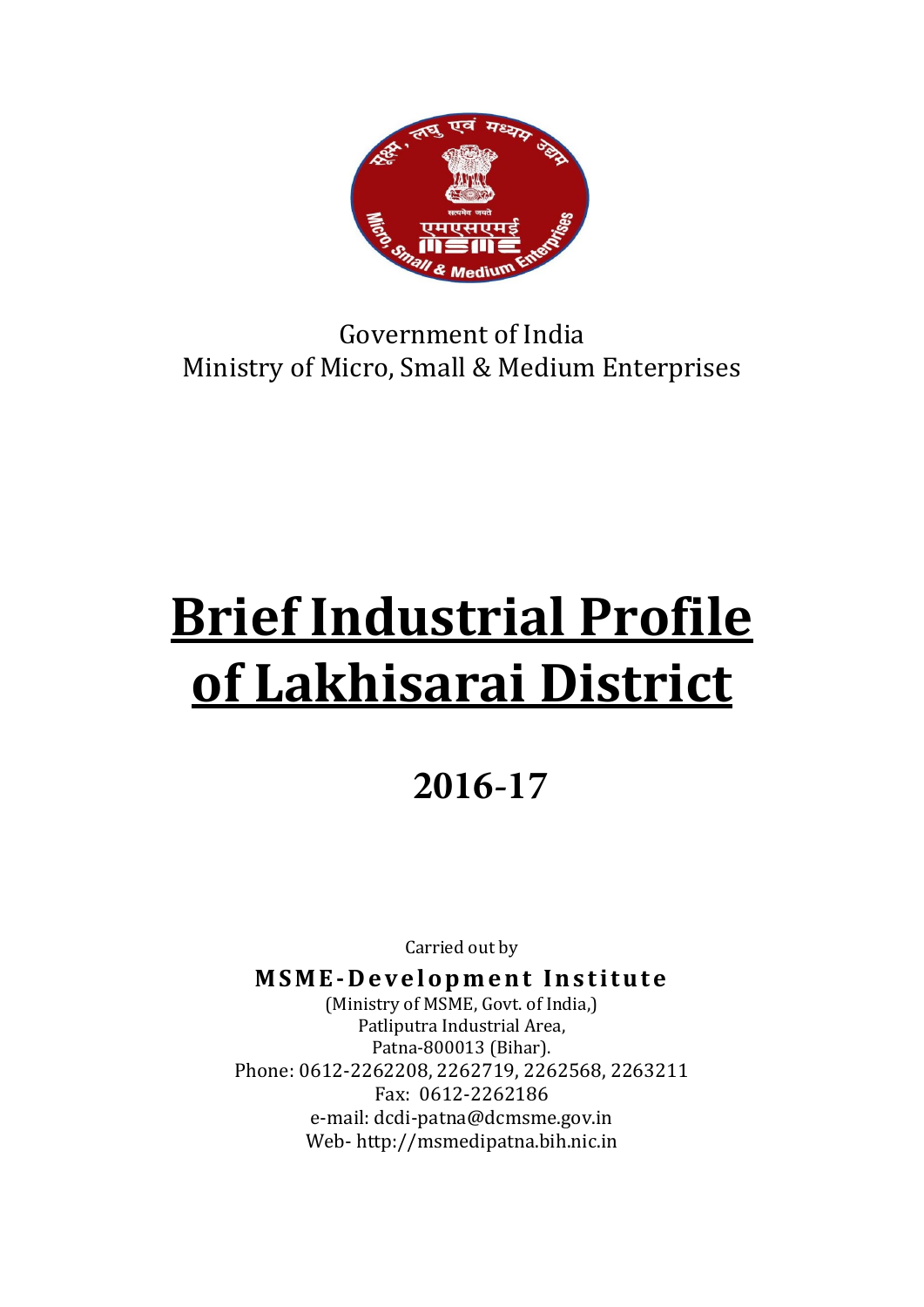#### **FOREWORD**

The Micro, Small & Medium Enterprises Development Institute, Patna has prepared an Industrial Profile of Lakhisarai, District Bihar. The objective to prepare the Industrial profile of the district is to make the information readily available in respect of location, administrative set up, industrial area available, growth & trend of MSMEs, clusters etc to the existing as well as prospective entrepreneurs. The available data have been compiled and the profile is prepared. It is expected that this industrial profile will be useful for Government & non-government promotional & developmental agencies engaged in promotion and development of MSMEs in Lakhisarai, District Bihar.

I take this opportunity to express my gratitude to the officers of  $O/O$  the Department of Industries, Govt. of Bihar, General Manager, District Industry Centre and Bihar Industrial Area Development Authority (BIADA) for extending their co-operation in preparing this Industrial Profile.

I also place on record my appreciation to Shri Ramesh Kumar, Asstt. Director (E.I.) and Shri Ravi Kant, Asstt. Director (E.I.) of this Institute for their hard work in bringing out report in this form.

(A. R. Gokhe)

Director

Date: 29.03.2017 Place: Patna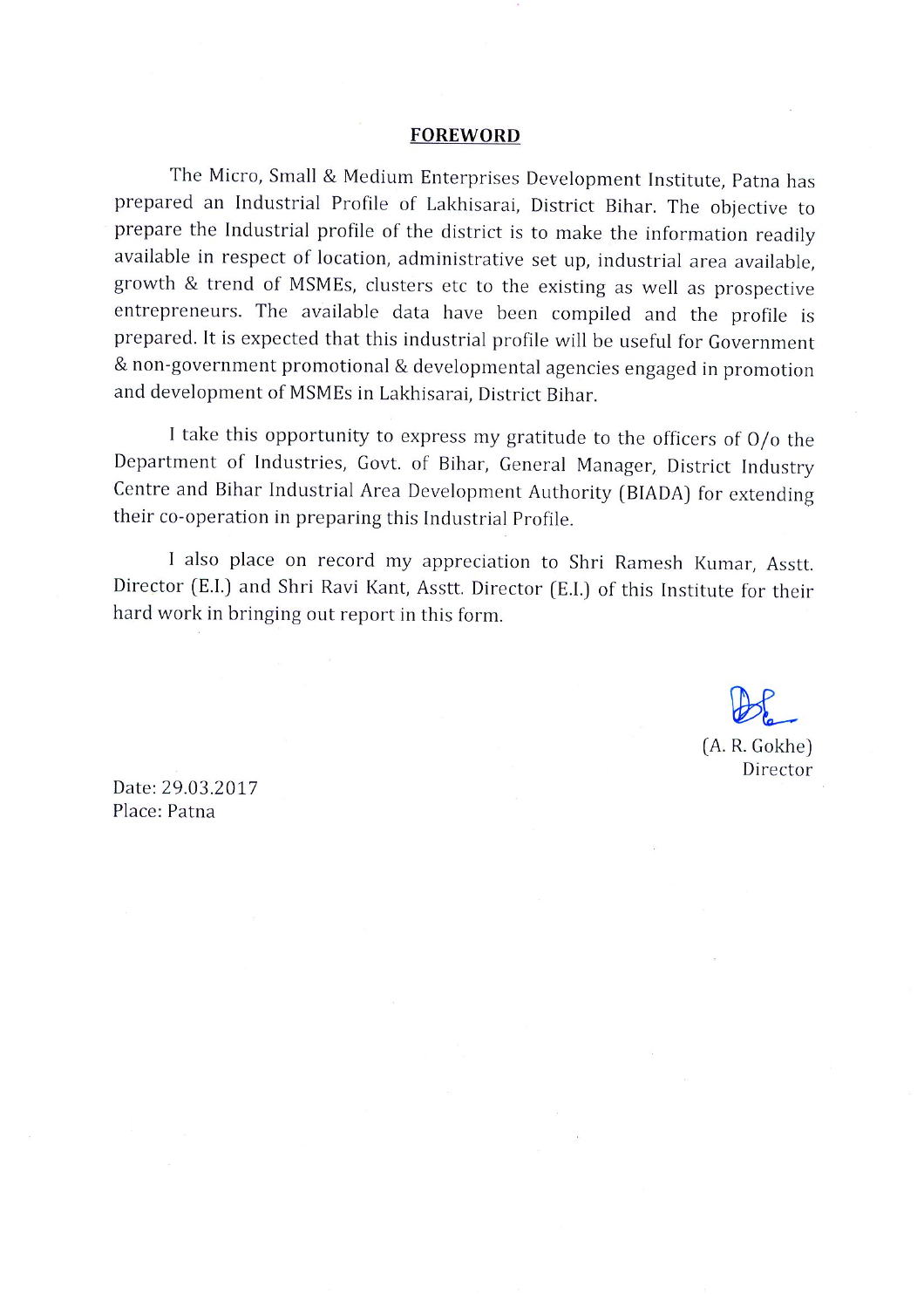| S. No. | <b>Topic</b>                                                                     | Page No.  |
|--------|----------------------------------------------------------------------------------|-----------|
| 1.     | General Characteristics of the District                                          | 01        |
| 1.1    | Location & Geographical Area                                                     | 01        |
| 1.2    | Topography                                                                       | 01        |
| 1.3    | Availability of Minerals.                                                        | 01        |
| 1.4    | Forest                                                                           | 01        |
| 1.5    | Administrative set up                                                            | 02        |
| 2.     | District at a glance                                                             | $02 - 03$ |
| 2.1    | Existing Status of Industrial Area in the District Lakhisarai                    | 04        |
| 3.     | Industrial Scenario Of Lakhisarai                                                | 04        |
| 3.1    | Industry at a Glance                                                             | 04        |
| 3.2    | Year Wise Trend Of Units Registered                                              | 04        |
| 3.3    | Details Of Existing Micro & Small Enterprises & Artisan Units<br>In The District | 05        |
| 3.4    | Large Scale Industries / Public Sector undertakings                              | 05        |
| 3.5    | Major Exportable Item                                                            | 06        |
| 3.6    | <b>Growth Trend</b>                                                              | 06        |
| 3.7    | Vendorisation / Ancillarisation of the Industry                                  | 06        |
| 3.8    | <b>Medium Scale Enterprises</b>                                                  | 06        |
| 3.8.1  | List of the units in Lakhisarai & near by Area                                   | 06        |
| 3.8.2  | Major Exportable Item                                                            | 06        |
| 3.9    | Service Enterprises                                                              | 06        |
| 3.9.1  | Coaching Industry                                                                | 06        |
| 3.9.2  | Potentials areas for Service Industry                                            | 06        |
| 3.10   | <b>Potential for new MSMEs</b>                                                   | 06        |
| 4.     | Existing Clusters of Micro & Small Enterprise                                    | 07        |
| 4.1    | Detail Of Major Clusters                                                         | 07        |
| 4.1.1  | Manufacturing Sector                                                             | 07        |
| 4.1.2  | Service Sector                                                                   | 07        |
| 4.2    | Details of Identified cluster                                                    | 07        |
| 4.2.1  | <b>Welding Electrodes</b>                                                        | N.A.      |
| 4.2.2  | Stone cluster                                                                    | N.A.      |
| 4.2.3  | Chemical cluster                                                                 | N.A.      |
| 4.2.4  | <b>Fabrication and General Engg Cluster</b>                                      | N.A.      |
| 4.2.5  | Kota Doria:                                                                      | N.A.      |
| 5.     | General issues raised by industry association during the course                  | 08        |
|        | of meeting                                                                       |           |
| 6      | Prospects of training Programmes during 2012-13                                  | 09        |
| 7.     | Action plan for MSME Schemes during 2012-13                                      | 09        |
| 8.     | Steps to set up MSMEs                                                            | $10\,$    |
| 9.     | Additional information if any                                                    | 11        |

# Contents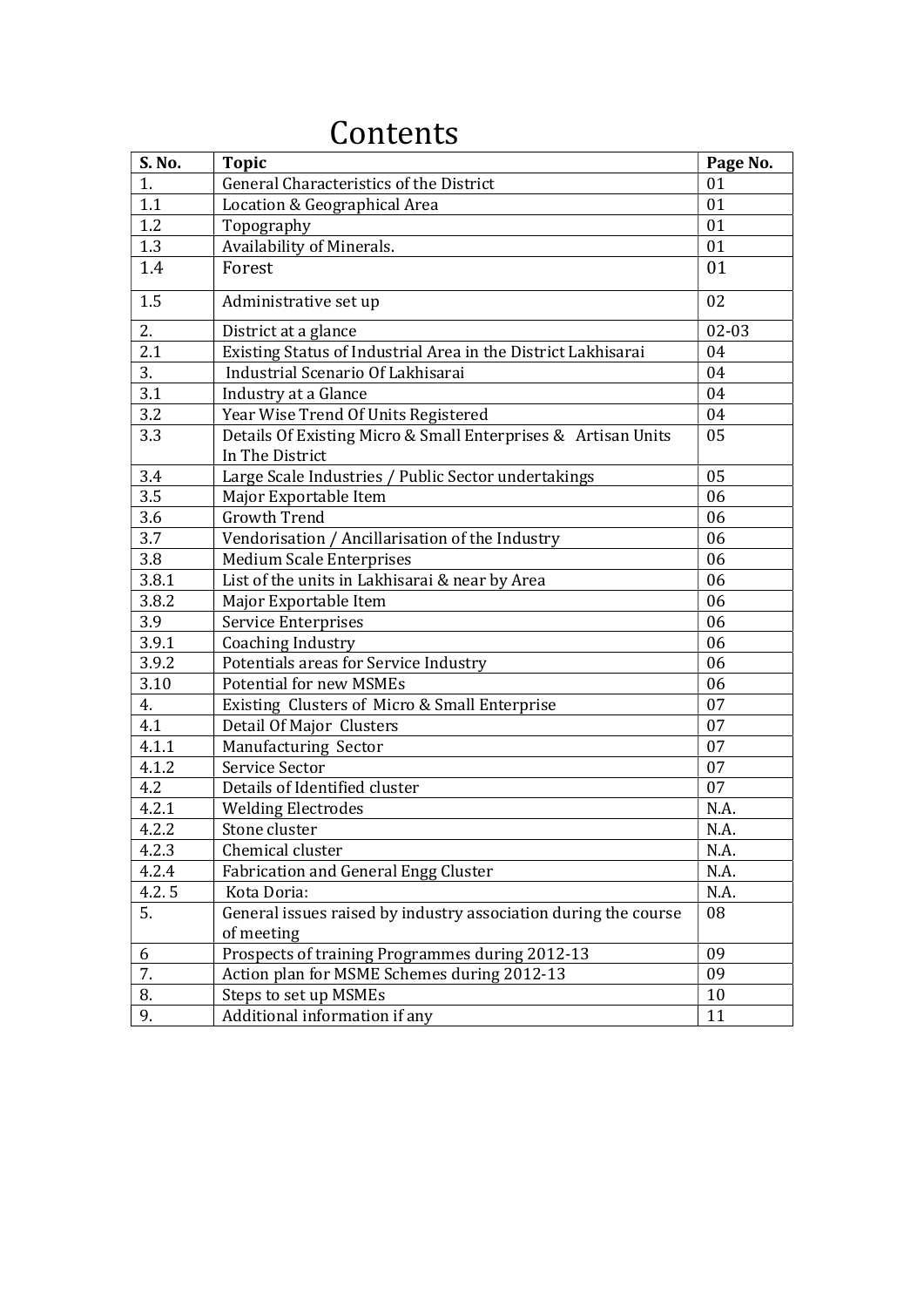# Brief Industrial Profile of LAKHISARAI **District**

#### 1. General Characteristics of the District

#### 1.1 Location & Geographical Area.

LAKHISARAI is a district carved out of erstwhile Munger District on 31<sup>st</sup> July 1994. It lies between  $25^0$  N to  $25^020'$ N latitude and  $85^055'$  E to  $86^025'$  East longitude. It is bounded by Begusarai in the North, Jamui District in the South, Munger district in the east and Sheikhpura District in the West. The River Ganga also acts as barrier in the North. The total geographical area of the district is spread over 3117787.77 acre. This district predominantly and agriculture having some industrial and commercial activity and Lakhisrai district is connecting to all parts of state and country through road and rail. It has developed itself a vibrant market sector in the area. Recently it has become centre of pilgrimage attracting devotee from each and every corner of the state and country as well..

#### 1.2 Topography

The landscape in the district lies in south of the Ganges River in the Gangetic plain apart of Angakshetra. Its hight from sea level is 73 ft. the soil of the district is very fertile so it is rich in agriculture. This district is blessed with Ganga & Harohar river which is perennial in nature and Kiul river which is rain fed. Ganga and Harohar bring alluvial soil in times of flood and maintains the fertility of soil. It has vast stretch of low lying area known as TAL area which is famous for pulses production in the state.

#### 1.3 Availability of Minerals.

District has no substantial deposit of minerals of commercial value

#### 1.4 FOREST

Lakhisarai district has got the forest area coverage of 3305.1 Hectares in which no dense forest is present. The forest area of district has presence of Teak Wood, Seesam, Paisar, Kendu, Amla, Mahua, Mango, Neem and Gamhar Tree. The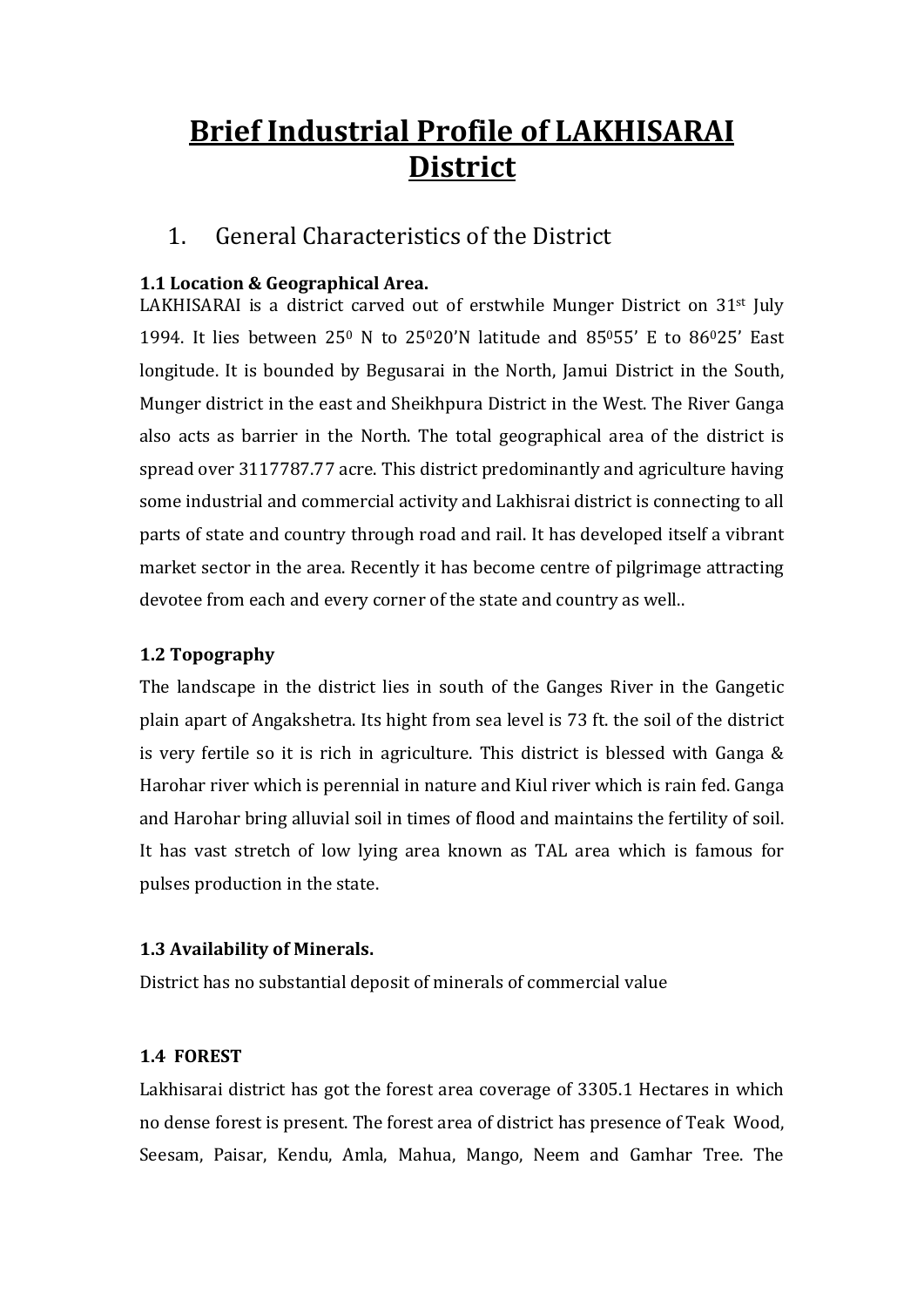District has forest coverage in only 10.46 percent area of the total geographical area and so industrial and commercial exploitation of the forest is very less.

#### 1.5 Administrative set up.

From Administrative point of view the district is divided in one Subdivision and 07 block. It contains 80 Panchayat and 460 villages. There are 3 town in the district namely Lakhisrai, Barahiya and Suryagarha.

## 2. District at a glance

| S.No | Particular                     | Year | Unit                 | <b>Statistics</b>                       |  |  |
|------|--------------------------------|------|----------------------|-----------------------------------------|--|--|
| 1    | <b>Geographical features</b>   |      |                      |                                         |  |  |
| (A)  | Geographical Data              |      |                      |                                         |  |  |
|      | i) Latitude                    |      |                      | 25 <sup>0</sup> to 25 <sup>0</sup> 25'N |  |  |
|      | ii) Longitude                  |      |                      | 85°55' E to                             |  |  |
|      |                                |      |                      | 86025'E                                 |  |  |
|      | iii) Geographical Area         |      | Square<br>kilometers | 1,228                                   |  |  |
| (B)  | <b>Administrative Units</b>    |      |                      |                                         |  |  |
|      | i) Sub divisions               |      |                      | 01                                      |  |  |
|      | ii) Tehsils                    |      |                      | 07                                      |  |  |
|      | iii) Sub-Tehsil                |      |                      |                                         |  |  |
|      | iv) Patwar Circle              |      |                      |                                         |  |  |
|      | v) Panchayat Simitis           |      |                      | L.                                      |  |  |
|      | vi)Nagar nigam                 |      |                      | $\overline{a}$                          |  |  |
|      | vii) Nagar Palika              |      |                      | 01                                      |  |  |
|      | viii) Gram Panchayats          |      |                      | 80                                      |  |  |
|      | xi) Revenue villages           |      |                      | 460                                     |  |  |
|      | x) Assembly Area               |      |                      | 02                                      |  |  |
| 2.   | <b>Population</b>              |      |                      |                                         |  |  |
| (A)  | Sex-wise                       |      |                      |                                         |  |  |
|      | i) Male                        | 2011 |                      | 526,651                                 |  |  |
|      | ii) Female                     | 2011 |                      | 474,066                                 |  |  |
| (B)  | <b>Rural Population</b>        | 2011 |                      | 857901                                  |  |  |
| 3.   | <b>Agriculture</b>             |      |                      |                                         |  |  |
| A.   | Land utilization               |      |                      |                                         |  |  |
|      | i) Total Area                  | 2011 | Square<br>kilometers | 1,228                                   |  |  |
|      | ii) Forest cover               | 2011 | Hectares             | 3305.1                                  |  |  |
|      | iii) Non Agriculture Land      | 2011 | $\mathbf{u}$         | 10230.2                                 |  |  |
|      | v) cultivable Barren land      | 2011 | $\mathbf{r}$         | 3664.6                                  |  |  |
| 4.   | <b>Forest</b>                  |      |                      |                                         |  |  |
|      | (i) Forest                     | 2011 | Hectares             | 3305.1                                  |  |  |
| 5.   | <b>Livestock &amp; Poultry</b> |      |                      |                                         |  |  |
| A.   | <b>Cattle</b>                  |      |                      |                                         |  |  |
|      | i) Cows                        | 2007 | Nos.                 | 111000                                  |  |  |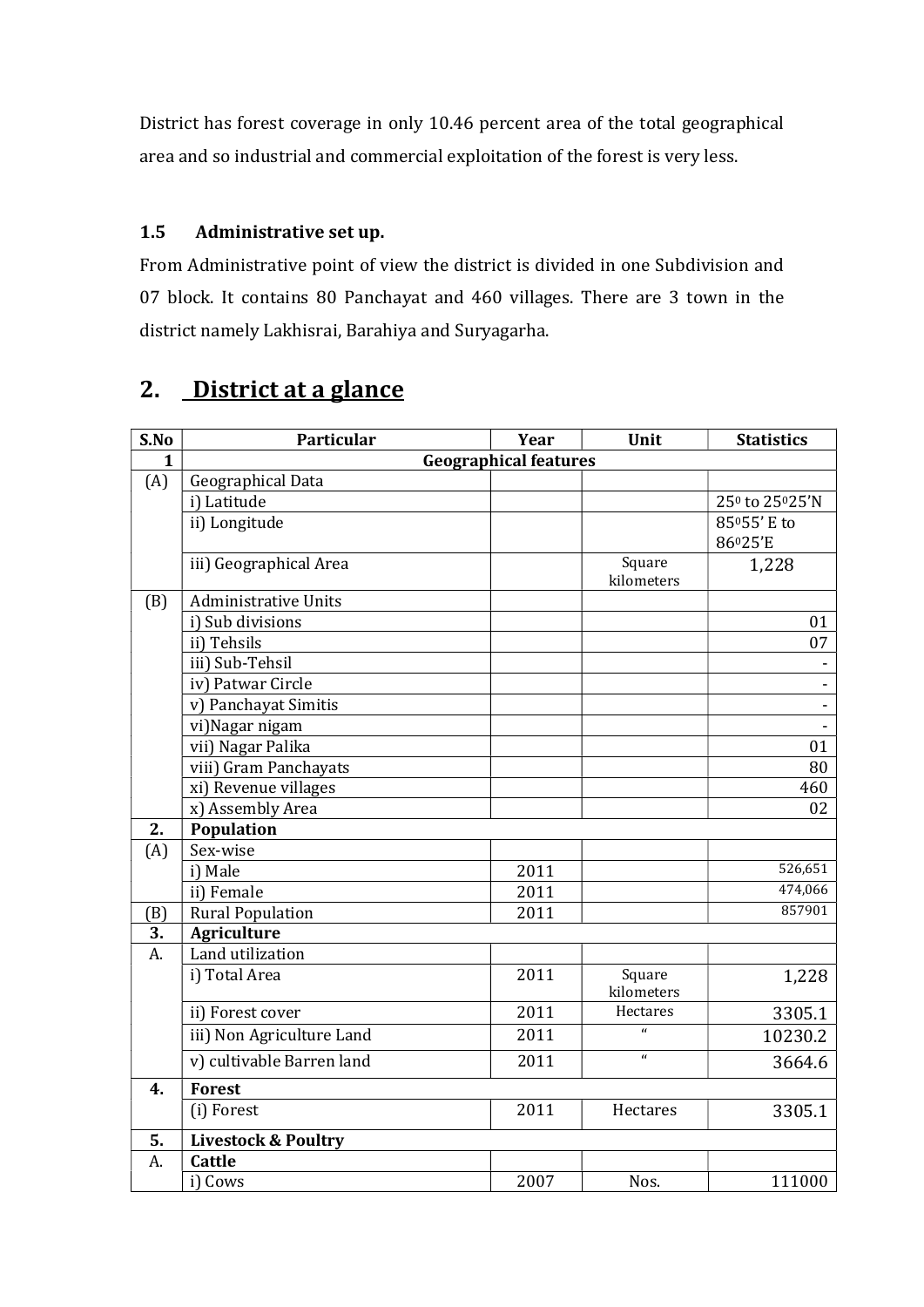|           | ii) Buffaloes                         | 2007                   | Nos.        | 79000  |
|-----------|---------------------------------------|------------------------|-------------|--------|
| <b>B.</b> | <b>Other livestock</b>                |                        |             |        |
|           | i) Goats                              | 2007                   | Nos.        | 104000 |
|           | ii) Pigs                              | 2007                   | Nos.        | 7000   |
|           | iii) Dogs & Bitches                   | 2007                   | Nos.        | 22500  |
|           | iv) Railways                          |                        |             |        |
|           | i) Length of rail line                | 2010-11                | Kms         | 50     |
|           | V) Roads                              |                        |             |        |
|           | (a) National Highway                  | 2010-11                | Kms         | 48     |
|           | (b) State Highway                     | 2010-11                | Kms         | 59     |
|           | (c) Main District Highway             | 2010-11                | <b>Kms</b>  | 62     |
|           | (d) Other district & Rural Roads      | 2010-11                | Kms         | 20     |
|           | (e) Rural road/ Agriculture Marketing | 2010-11                | <b>Kms</b>  | 125    |
|           | <b>Board Roads</b>                    |                        |             |        |
|           | (f) Kachacha Road                     | 2010-11                | Kms         | 80.54  |
|           | (VI) Communication                    |                        |             |        |
|           | (a) Telephone connection              | 2010-11                |             | 2250   |
|           | (b) Post offices                      | 2010-11                | Nos.        | 70     |
|           | (c) Telephone center                  | 2010-11                | Nos.        |        |
|           | (d) Density of Telephone              | 2010-11                | Nos./1000   |        |
|           |                                       |                        | person      |        |
|           | (e) Density of Telephone              | 2010-11                | No. per KM. |        |
|           | (f) PCO Rural                         | $\overline{2010} - 11$ | No.         |        |
|           | $(g)$ PCO STD                         | 2010-11                | No.         |        |
|           | (h) Mobile                            | 2010-11                | No.         |        |
|           | (VII) Public Health                   |                        |             |        |
|           | (a) Allopathic Hospital               | 2010-11                | No.         | 02     |
|           | (b) Beds in Allopathic hospitals      |                        | No.         | 70     |
|           | (c) Ayurvedic Hospital                |                        |             |        |
|           | (d) Beds in Ayurvedic hospitals       |                        | No.         |        |
|           | (e) Unani hospitals                   |                        | No.         |        |
|           | (f) Community health centers          |                        |             |        |
|           | (g) Primary health centers            |                        | No.         | 04     |
|           | (h) Dispensaries                      |                        | No.         |        |
|           | (i) Sub Health Centers                |                        |             | 14     |
|           | Private hospitals<br>(i)              |                        | No.         | 12     |
|           |                                       |                        | No.         |        |
|           |                                       |                        | No.         |        |
|           |                                       |                        | No.         |        |
|           | (VIII) Banking commercial             |                        |             |        |
|           | (a) Commercial Bank                   |                        | Nos.        | 22     |
|           | (b) rural Bank Products               |                        | Nos.        | 20     |
|           | (c) Co-Operative bank products        |                        | Nos.        | 04     |
|           | (d) PLDB Branches                     |                        | Nos.        | 01     |
|           | (IX) Education                        |                        |             |        |
|           | (a) Primary school                    |                        | Nos.        | 338    |
|           | (b) Middle schools                    |                        | Nos.        | 114    |
|           | (c) Secondary & senior secondary      |                        | Nos.        | 46     |
|           | schools                               |                        |             |        |
|           | (d) Colleges                          |                        | Nos.        | 04     |
|           | (e) Technical University              |                        | Nos.        | Nil    |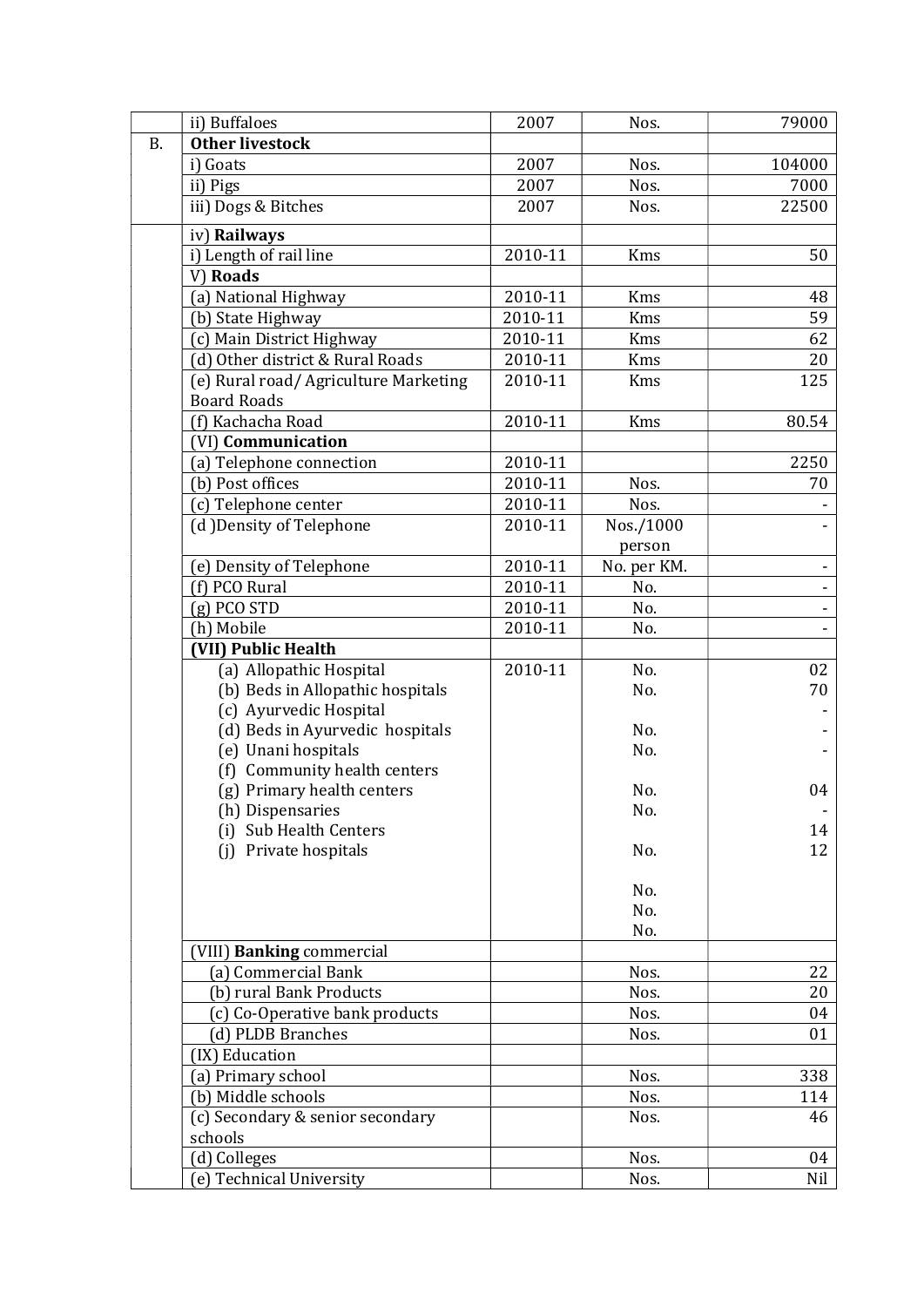| S.<br>No. | Name of<br>Ind. Area | Land<br>acquired<br>(In<br>hectare) | Land<br>develope<br>d<br>(In<br>hectare) | <b>Prevailin</b><br>g Rate<br>Per Sqm<br>(In Rs.) | No of<br><b>Plots</b> | No of<br>allotted<br><b>Plots</b> | No of<br>Vacant<br><b>Plots</b> | No. of Units<br>in Production |
|-----------|----------------------|-------------------------------------|------------------------------------------|---------------------------------------------------|-----------------------|-----------------------------------|---------------------------------|-------------------------------|
|           | Lakhisarai           | 8.00                                | 8.00                                     | 154.96                                            | 35                    | 23                                |                                 | 16                            |

#### 2.1 Existing Status of Industrial Areas in the District LAKHISARAI

Source:- BIADA

#### 3. INDUSTRIAL SCENERIO OF LAKHISARAI

#### 3.1 Industry at a Glance

| Sr<br>No | Head                                                                               | Unit    | Particulars |
|----------|------------------------------------------------------------------------------------|---------|-------------|
| 1.       | REGISTERED INDUSTRIAL UNIT                                                         | NO.     | 119         |
| 2.       | TOTAL INDUSTRIAL UNIT                                                              | NO.     | 119         |
| 3.       | REGISTERED MEDIUM & LARGE UNIT                                                     | NO.     | 01          |
| 4.       | ESTIMATED AVG. NO. OF DAILY WORKER<br>EMPLOYED IN SMALL SCALE<br><b>INDUSTRIES</b> | NO.     | 453         |
| 5.       | EMPLOYMENT IN LARGE AND MEDIUM<br><b>INDUSTRIES</b>                                | NO.     | 165         |
| 6.       | NO. OF INDUSTRIAL AREA                                                             | NO.     | 01          |
| 7.       | TURNOVER OF SMALL SCALE IND.                                                       | IN LACS |             |
| 8.       | TURNOVER OF MEDIUM & LARGE SCALE<br><b>INDUSTRIES</b>                              | IN LACS |             |

#### 3.2 YEAR WISE TREND OF UNITS REGISTERED

|       | <b>YEAR</b> | <b>NUMBER OF</b><br><b>REGISTERED</b><br><b>UNITS</b> | <b>EMPLOYMENT</b> | <b>INVESTMENT</b><br>(lakh Rs.) |
|-------|-------------|-------------------------------------------------------|-------------------|---------------------------------|
| Up to | 1984-85     | 18                                                    | 67                | 30.98                           |
|       | 1985-86     | 29                                                    | 125               | 57.75                           |
|       | 1986-87     | 10                                                    | 31                | 24.63                           |
|       | 1987-88     | 29                                                    | 122               | 34.24                           |
|       | 1988-89     | 31                                                    | 164               | 12.47                           |
|       | 1989-90     | 26                                                    | 165               | 21.70                           |
|       | 1990-91     | 30                                                    | 99                | 15.64                           |
|       | 1991-92     | 21                                                    | 71                | 16.78                           |
|       | 1992-93     | 28                                                    | 90                | 11.09                           |
|       | 1993-94     | 20                                                    | 71                | 10.34                           |
|       | 1994-95     | 29                                                    | 88                | 8.67                            |
|       | 1995-96     | 21                                                    | 58                | 8.21                            |
|       | 1996-97     | 37                                                    | 93                | 11.80                           |
|       | 1997-98     | 34                                                    | 98                | 20.82                           |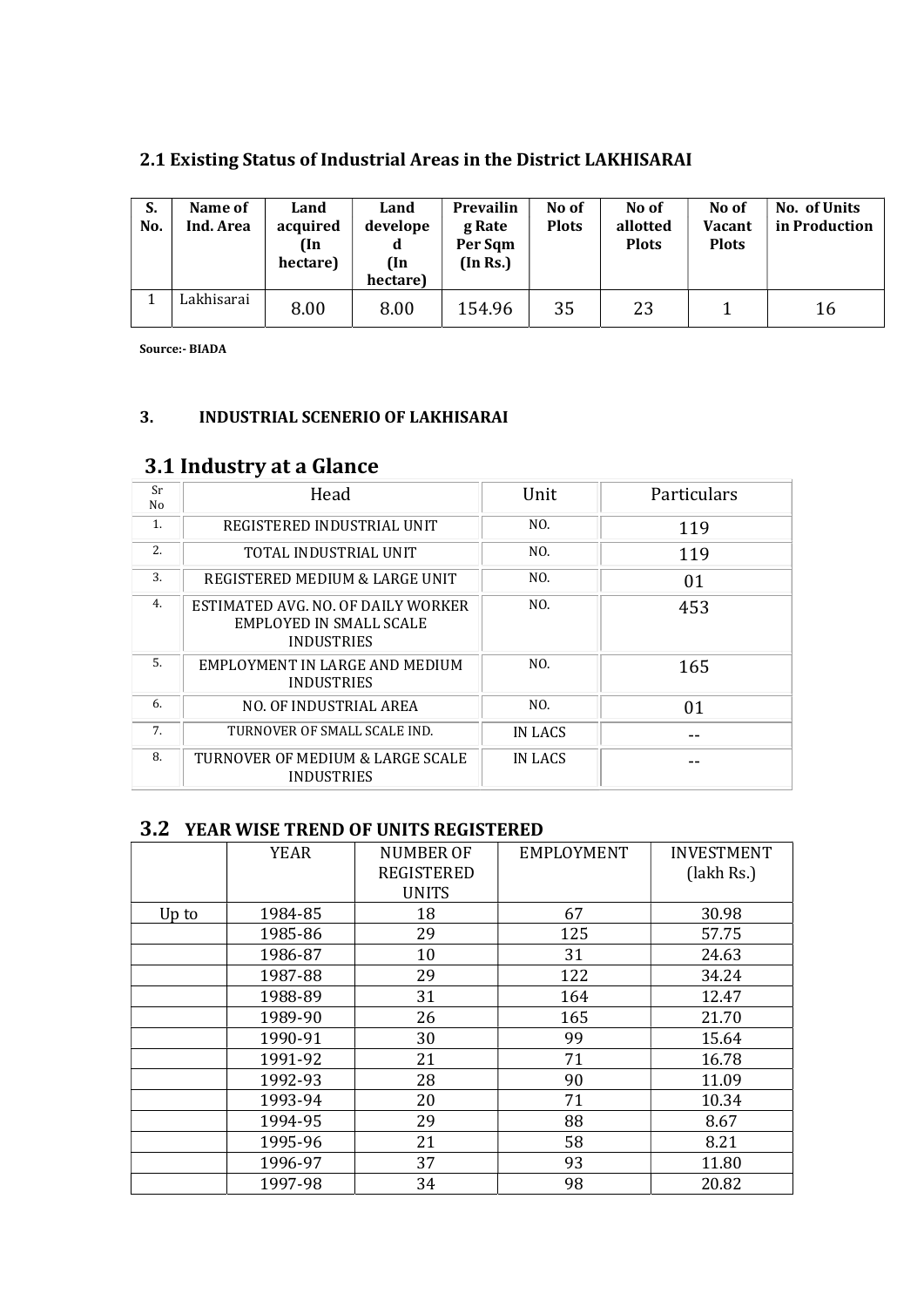| 1998-99      | 19  | 45   | 5.36    |
|--------------|-----|------|---------|
| 1999-2000    | 17  | 53   | 6.22    |
| 2000-01      | 34  | 80   | 16.81   |
| 2001-2002    | 24  | 118  | 14.88   |
| 2002-03      | 28  | 66   | 11.45   |
| 2003-04      | 37  | 136  | 126.44  |
| 2004-05      | 35  | 163  | 31.12   |
| 2005-06      | 33  | 171  | 43.26   |
| 2006-07      | 23  | 85   | 20.85   |
| 2007-08      | 22  | 76   | 23.63   |
| 2008-09      | 36  | 127  | 55.23   |
| 2009-10      | 43  | 146  | 50.86   |
| 2010-11      | 45  | 174  | 55.45   |
| 2011-12      |     | --   |         |
| 2012-13      | 57  | 181  | 934.55  |
| 2013-14      | 27  | 105  | 122.80  |
| 2014-15      | 35  | 332  | 714.80  |
| <b>Total</b> | 878 | 3400 | 2544.03 |

Source: DIC ------

#### 3.3 DETAILS OF EXISTING MICRO & SMALL ENTERPRISES AND ARTISAN UNITS IN THE DISTRICT

| NIC CODE<br>NO. | TYPE OF                                            | <b>NUMBER</b> | <b>INVESTMENT</b> | EMPLOYMENT     |
|-----------------|----------------------------------------------------|---------------|-------------------|----------------|
|                 | <b>INDUSTRY</b>                                    | OF UNITS      | (Lakh Rs.)        |                |
| 20              | Agro based                                         | 40            | 1622.45           | 392            |
| 22              | Soda water                                         | $\Omega$      | $\Omega$          | $\Omega$       |
| 23              | Cotton textile                                     | $\theta$      | $\theta$          | $\mathbf{0}$   |
| 24.             | Woolen, silk & artificial Thread<br>based clothes. | $\theta$      | $\theta$          | $\theta$       |
| 25.             | Jute & jute based                                  | $\theta$      | $\theta$          | $\overline{0}$ |
| 26.             | Ready-made garments & embroidery                   | 03            | 0.15              | 05             |
| 27.             | Wood/wooden based furniture                        | 15            | 4.20              | 20             |
| 28.             | Paper & Paper products                             | $\theta$      | $\Omega$          | $\theta$       |
| 29.             | Leather based                                      | 02            | 0.60              | 04             |
| 31.             | Chemical/Chemical based                            | 01            | 0.10              | 02             |
| 30.             | Rubber, Plastic & petro based                      | $\mathbf{0}$  | $\Omega$          | $\Omega$       |
| 32.             | Mineral based                                      | 01            | 98.84             | 80             |
| 33.             | Metal based (Steel Fab.)                           | 08            | 4.55              | 40             |
| 35.             | Engineering units                                  | 02            | 11.00             | 20             |
| 36.             | Electrical machinery and transport equipment       | 04            | 6.70              | 15             |
| 97.             | Repairing & servicing                              | 12            | 20.61             | 30             |
| 01.             | <b>Others</b>                                      | 31            | 2.55              | 10             |
|                 | Total                                              | 119           | 1771.75           | 618            |

Source: DIC -------

#### 3.4 Large Scale Industries / Public Sector undertakings : N.A.

List of the units in ------------ & Near By Area

1. N.A.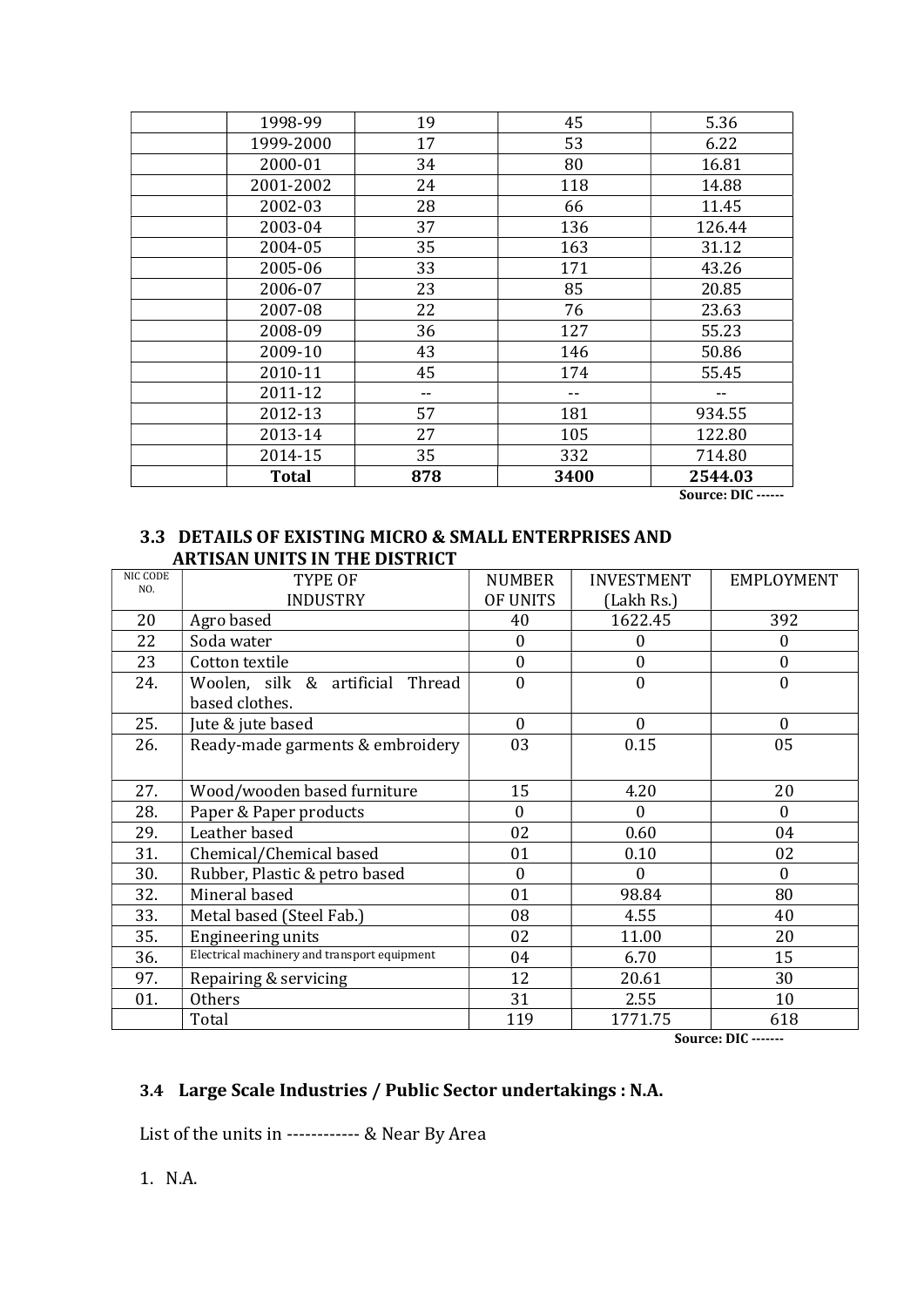#### 3.5 Major Exportable Item: N.A.

#### 3.6 Growth Trend

There is arising trend agro based industries in the district. Beside this substantial number of repairing and servicing unit has also come up. altogether agro based, traditional and demand base the stindrtree are dominant.

#### 3.7 Vendorisation / Ancillarisation of the Industry

There is no large and medium scale industry in the district and as such no vendorisation/ Ancillarisation of Industry is not existence in the district.

#### 3.8. Medium Scale Enterprises

#### 3.8.1 List of the units in Lakhisarai & Near By Area : One (Re rolling mill)

#### 3.8.2 Major Exportable Item : N.A.

#### 3.9 Service Enterprises

Substantial number of enterprise in the district belong to service enterprises among them important activities are from Repairing of automobile, house hold electronic and electrical appliances.

#### 3.9.2 Potential Area for Service industries.

There is a big potential for hotel industry tourism related enterprises in the district.

#### 3.10 Potential for new MSMEs

There is potential of growth in food processing sector in the district. Rice Mill, Automobile repairing workshop packaged drinking water, enterprises had got potential in the district.

#### 4. Existing Clusters of Micro & Small Enterprise

#### 4.1 DETAIL OF MAJOR CLUSTERS: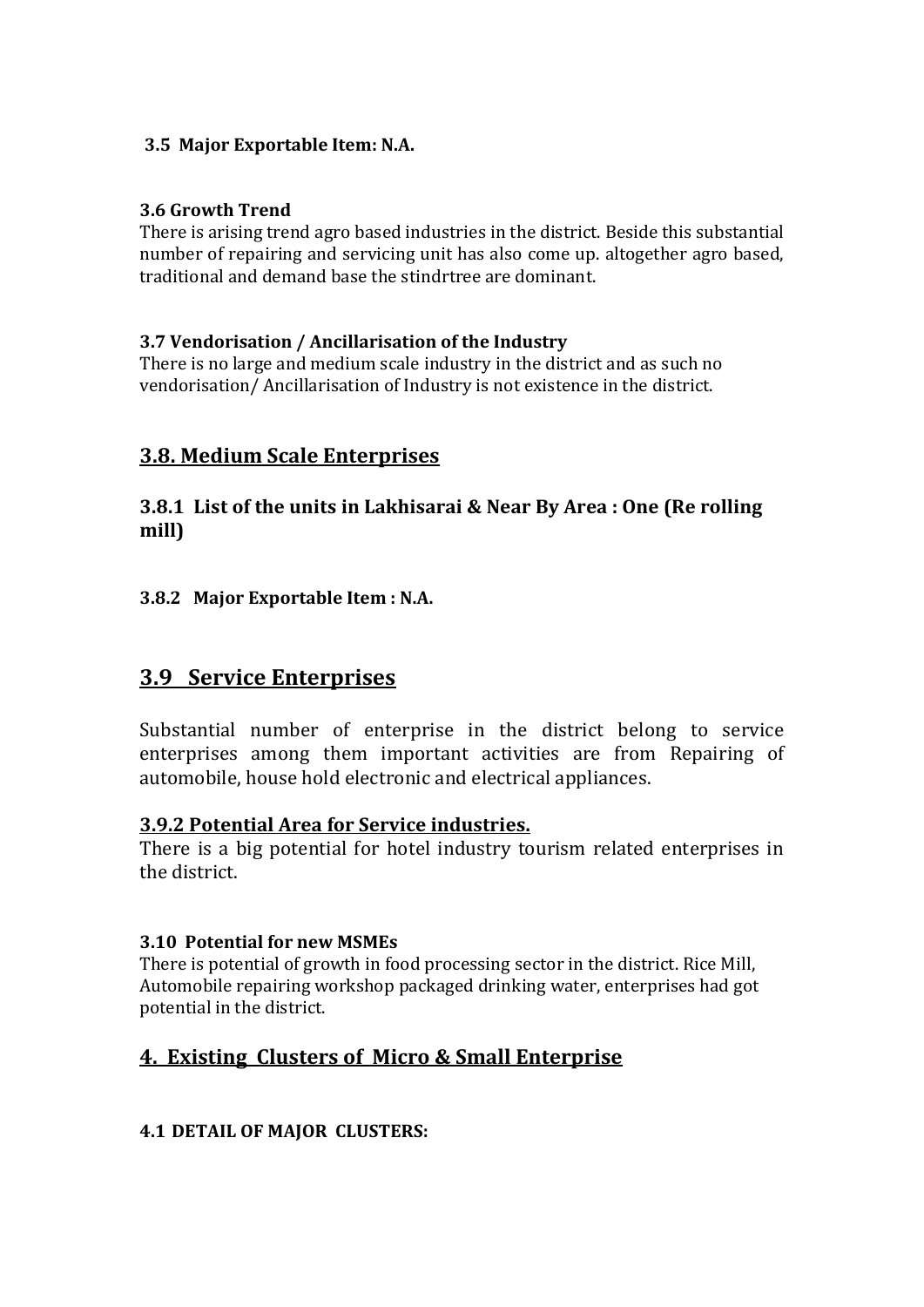#### 4.1.1 Manufacturing Sector :

Rice Mill Cluster

#### 4.1.2 Service Sector: N.A.

#### 4.2 Details for Identified cluster

#### Name of the Cluster: Rice Mill Cluster, Lakhisarai

| $\mathbf{1}$   | Principal Products Manufactured  | <b>Rice Manufacturing</b>                 |
|----------------|----------------------------------|-------------------------------------------|
|                | in the Cluster                   |                                           |
| 2              | Name of the SPV                  | N.A.                                      |
| 3              | No. of functional units in the   | 20                                        |
|                | clusters                         |                                           |
| $\overline{4}$ | Turnover of the Clusters         | 1776.50 lac                               |
| 5              | Value of Exports from the        | Nil                                       |
|                | Clusters                         |                                           |
| 6              | <b>Employment in Cluster</b>     | 106                                       |
| 7              | Average investment in plant &    | 1.50 lac                                  |
|                | Machinery                        |                                           |
| 8              | Major Issues / requirement       | Shortage of electric supply, insufficient |
|                |                                  | working capital                           |
| 9              | Presence of capable institutions | DIC.                                      |
| 10             | <b>Thrust Areas</b>              |                                           |
| 11             | Problems & constraints           | Shortage of electric supply, insufficient |
|                |                                  | working capital                           |

Present status of the cluster: - Cluster is not organized and it is not develop one.

#### 5. General issues raised by industry association during the course of meeting

Lack of financial support, shortage of regular power supply and infrastructure are the major issue raised by industry association.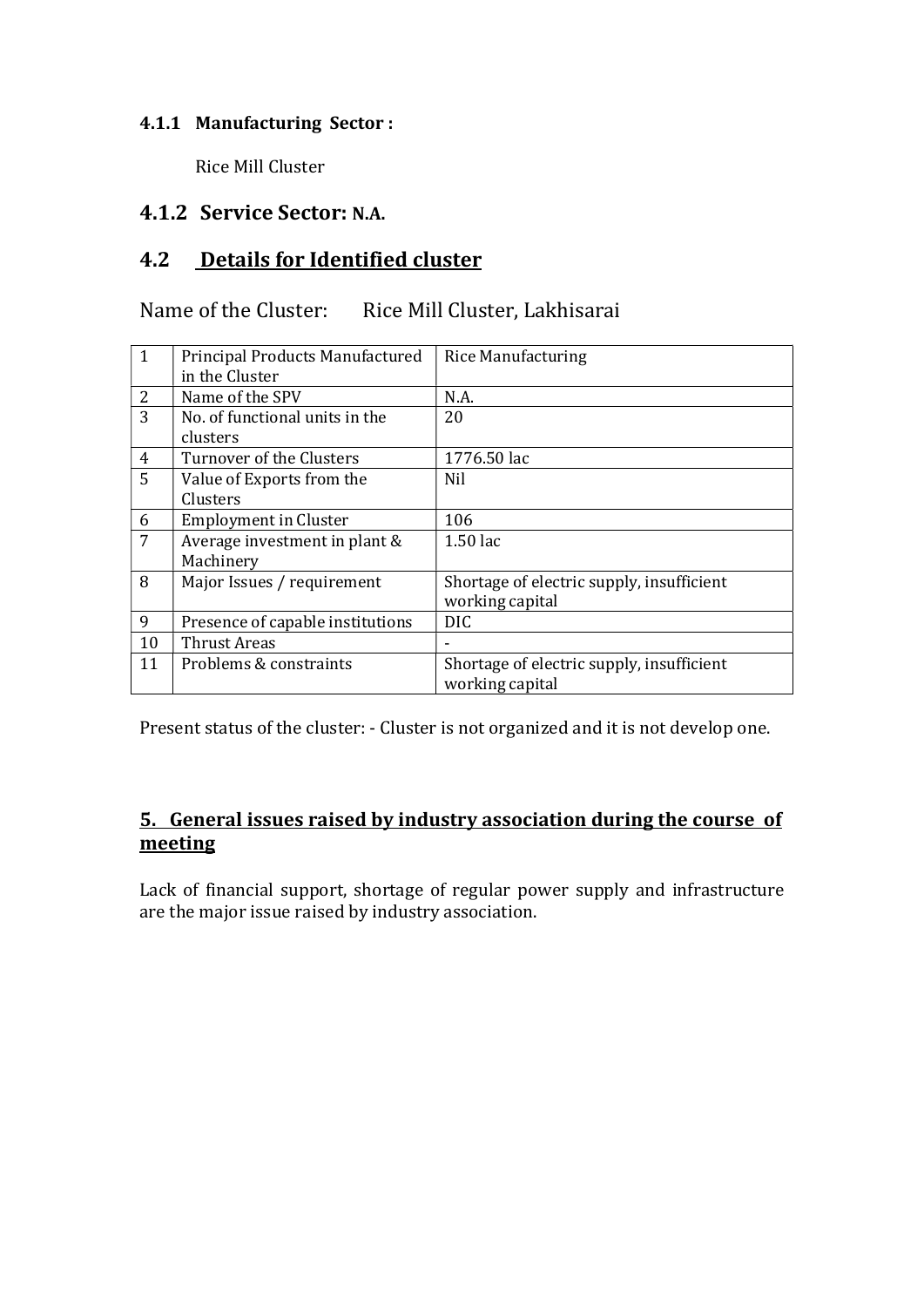# 6. STEPS TO SET UP MSMEs

Following are the brief description of different agencies for rendering assistance to the entrepreneurs.

| S.No |                                            |                                             |
|------|--------------------------------------------|---------------------------------------------|
|      | <b>Type of assistance</b>                  | Name and address of agencies                |
|      |                                            |                                             |
|      | Provisional Registration Certificate       |                                             |
| 1.   | (EM-1) & Permanent Registration            | General Manager, District Industrial        |
|      | Certificate (EM-II)                        | Centres, Lakhisarai.                        |
|      |                                            |                                             |
|      | Identification of Project Profiles,        | 1. Director, MSME-DI, Patliputra            |
|      | Techno-Economic and Managerial             | Industrial Area, Patna-800013.              |
| 2.   | <b>Consultancy Services, Market Survey</b> | 2. General Manager, District Industries     |
|      | and Economic Survey Reports                | Centre, LAKHISARAI                          |
|      |                                            | 3. Khadi Village and Industries             |
|      |                                            | Commission, Patna.                          |
|      | Land and Industrial shed                   | Managing Director, Bihar Industrial Area    |
| 3.   |                                            | Development Authority 1st floor, Udyog      |
|      |                                            | Bhawan, East Gandhi Maidan, Patna-          |
|      |                                            | 800004                                      |
|      |                                            | 1. All Commercial Banks in the Lakhisrai    |
|      | <b>Financial Assistance</b>                | District.                                   |
| 4.   |                                            | 2. Bihar State Financial Corporation 5th    |
|      |                                            | floor, Indira Bhawan, Ramchalitra Patna,    |
|      |                                            | Bailey Road, Patna-1                        |
|      | For raw materials under Govt.              | Branch Manager, National Small Industry     |
| 5.   | Supply                                     | Corporation Ltd., 104 1st Floor, Manna      |
|      |                                            | Suriti Complex, Doctors Colony,             |
|      |                                            | Kankarbagh, Patna-20                        |
|      | Plant and machinery under hire/            |                                             |
| 6.   | <b>Purchase Basis</b>                      | As above                                    |
|      |                                            |                                             |
| 7.   | Power/Electricity                          | Assistant Engineer, Bihar State Electricity |
|      |                                            | Board of Concerned Area.                    |